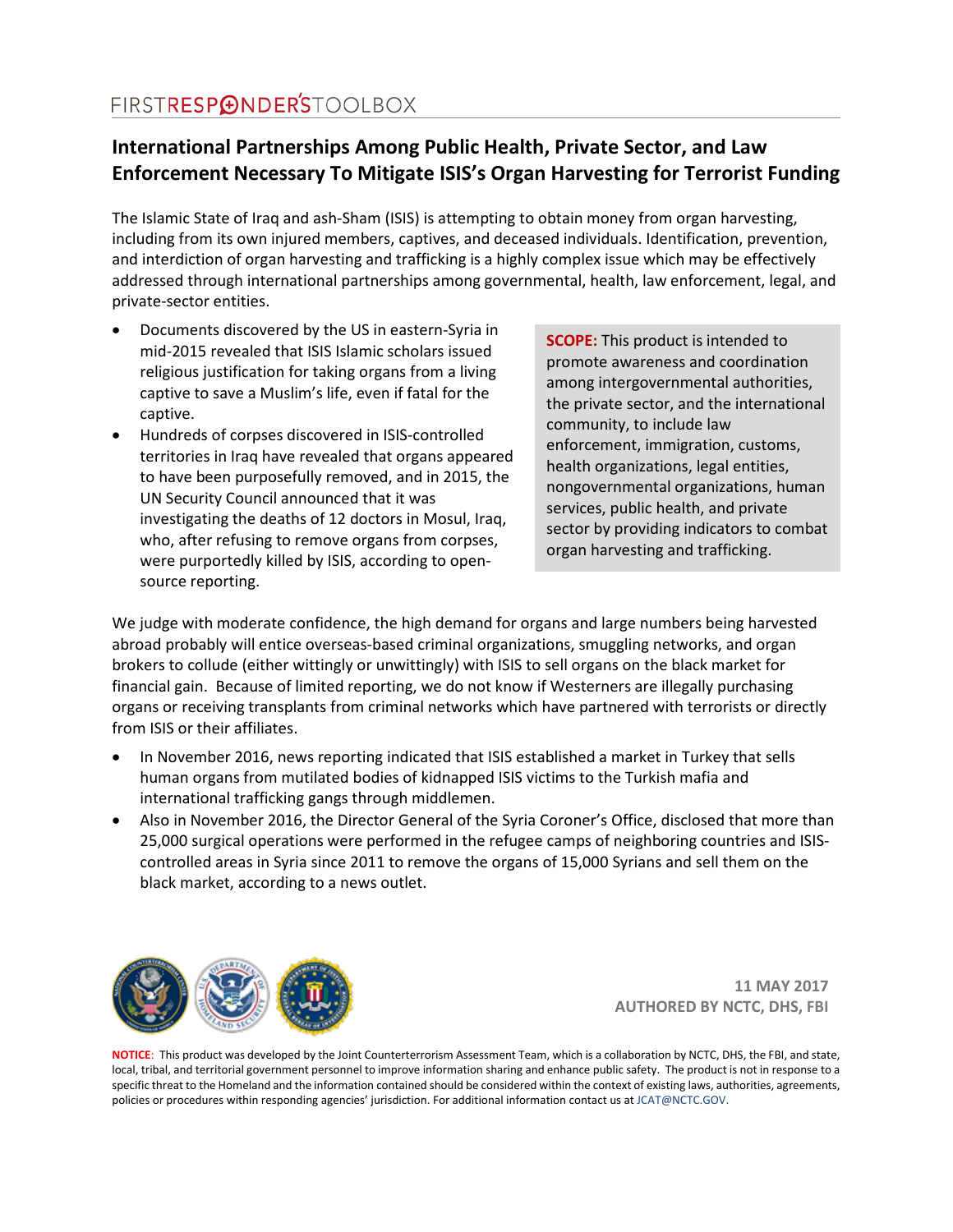- A body of open-source reporting dating back to early 2014, indicates that ISIS is selling the organs of its captives and prisoners as a lucrative business, and the price is highly dependent on geographic location.
- In 2014, an Iraqi medical doctor based in Mosul, Iraq, reported that surgeries took place in local hospitals, and that organs were quickly transported through networks specializing in trafficking human organs. A specialized mafia is engaged in these operations, in addition to medical institutions working in other countries, according to open-source information.

### **PARTS OF THE BODY HARVESTED FOR TRANSPLANT AND MAXIMUM TIME SPAN BETWEEN HARVEST AND TRANSPLANT**



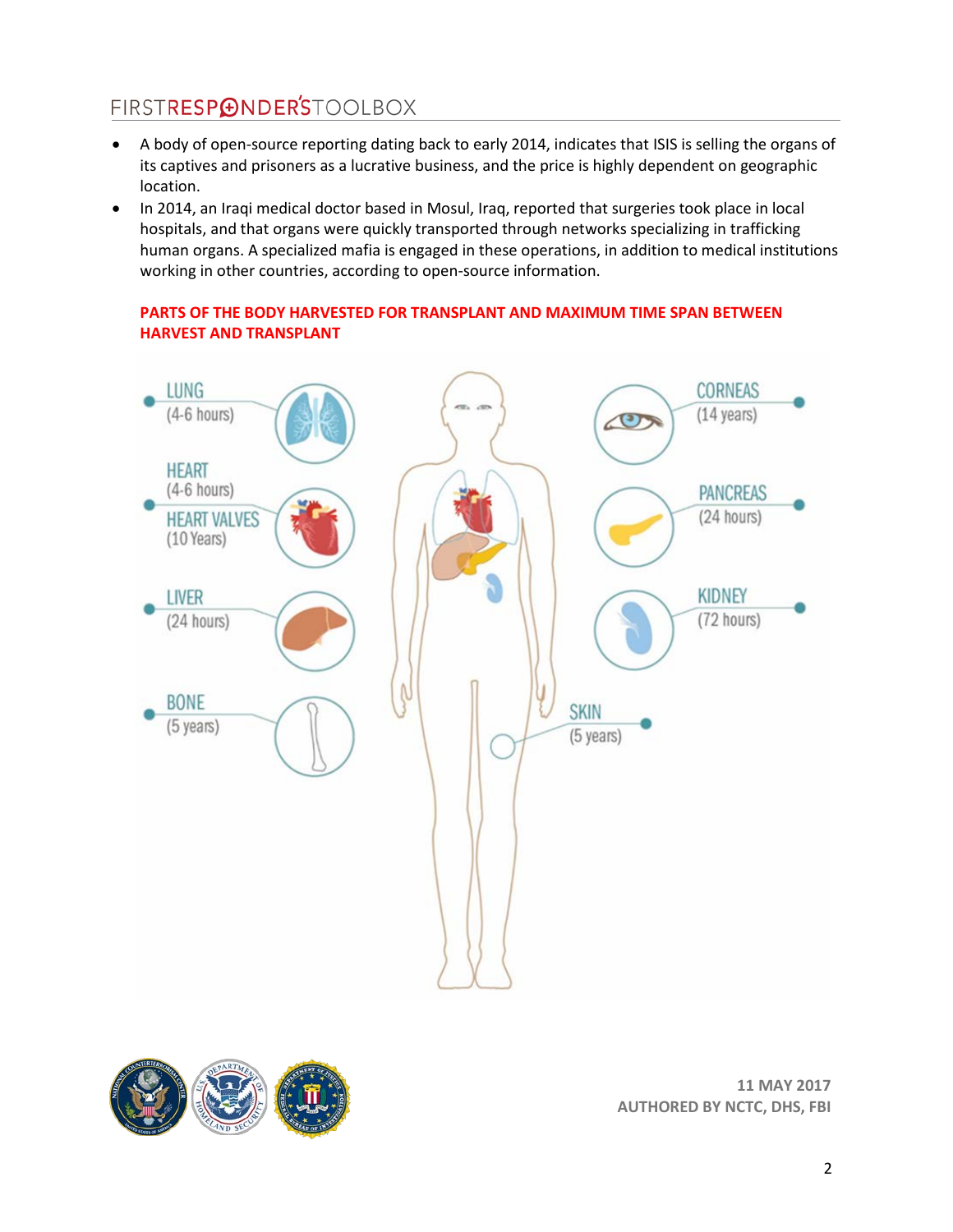**INDICATORS:** To combat the transnational nature of organ harvesting and trafficking, international partnerships and collaboration among governments, law enforcement, including immigration, customs, and border officials; health organizations; legal entities; nongovernment organizations; community groups and leaders; public health; human services; and the private sector are essential. International partnerships and collaboration will increase knowledge and awareness of illegal organ harvesting and trafficking and help identify modus operandi, participants, illegal or fraudulent document use, funding sources and movement, and corruption. Typically, there are a host of pre- and post-procedural indicators of suspicious activity throughout the various phases of this illicit activity that may help authorities to identify organ harvesters and traffickers.

Some of the indicators may be constitutionally protected, and any determination of possible illicit intent should be supported by additional facts which justify reasonable suspicion. The indicators are general in nature and one may be insignificant on its own, but when observed in combination with other suspicious indicators, may constitute a basis for reporting.

#### **PRE-PROCEDURAL INDICATORS**



**HARVEST**: Jurisdictional partners (coroners, medical examiners, morticians, nongovernmental organizations, hospitals, clinics, military, emergency service personnel, law enforcement) may discover or encounter the following:

- Kidnappings or random disappearance of individuals, including children;
- Missing tissue or body parts that cannot be explained by the coroner;
- Makeshift or mobile facility with blood-type analysis machines and surgical equipment;
- Stockpiling or possession of organ preservation fluids;
- Ordering or possession of an organ pulsatile perfusion device; and
- Scars or incisions generally on the right side of the abdomen, which are typical in removal of the liver or kidneys.



**TRAVEL:** Jurisdictional partners (airlines, airports, bus companies, shipping companies, law enforcement, Internet providers, travel agencies) and family members may observe the following indicators for persons who are future organ recipients:

- Travel abroad without notifying health care providers whom they usually rely on;
- Refusal to accept local transplant or medical solutions;
- Searches on the Internet for transplant possibilities abroad;
- In contact with a group of unknown individuals abroad and cannot provide further details;
- Lack of knowledge of where the transplant will take place or any background about the donor;
- Lack of knowledge of their itinerary or do not know their destination;
- Carrying an unexplained considerable amount of cash;

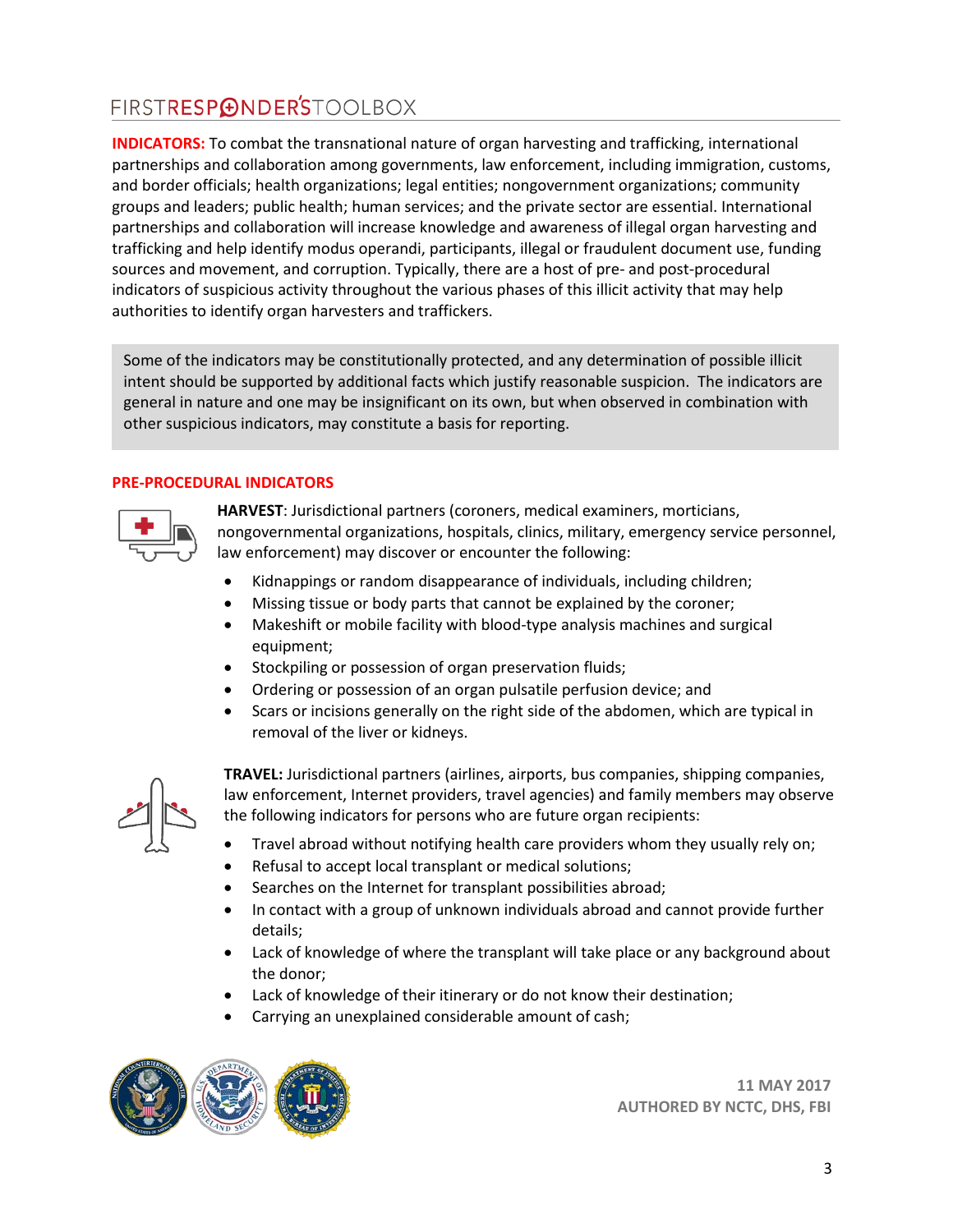- Travel directly to a hospital or clinic on arrival;
- Citizen of a country where there is no possibility of or access to organ transplantation; and
- Have received a personal invitation from a transplant professional to receive transplant abroad.



**DOCUMENTS:** Jurisdictional partners (customs and immigration officials, embassies, consulates, law enforcement) may observe the following indicators for persons who are future organ recipients:

- Have received their travel or identity documents from someone else and are unfamiliar with them;
- Carrying medical records or letters of invitation for medical treatment; and
- Carrying travel documents that do not correspond to the purpose of their travel.



**HOUSING:** Jurisdictional partners (hotel industry, apartment rental companies, law enforcement) may observe the following indicators for persons who are future organ recipients:

- Unaware of their accommodation location;
- Be escorted whenever they go to and return from the hospital or clinic; and
- Undergo physical examinations, blood or other tests performed at their accommodations.



**TRANSPLANT:** Jurisdictional partners (hospitals, clinics, transplant professionals, medical supply companies) may observe the following indicators for persons who are organ recipients:

- Have not received prior medical screening in their home country;
- To undergo the transplant procedure abroad within a very short time frame;
- Do not know the location or name of the transplant professionals involved;
- Have not signed consent forms; and
- Have been accompanied by another person who answers all questions on the organ recipient's behalf or who translates all conversations with the medical staff.



**FINANCE:** Jurisdictional partners (health insurance companies, banks, law enforcement) may observe the following indicators for persons who are organ recipients:

- Have been told they need to pay upfront or in installments in advance of the operation;
- Have paid the doctor, broker, or facilitator in cash for the organ and transplant;
- May not know the name of the person they have paid;
- Have made payments through an intermediary or front company; and
- May not have proof of payment.

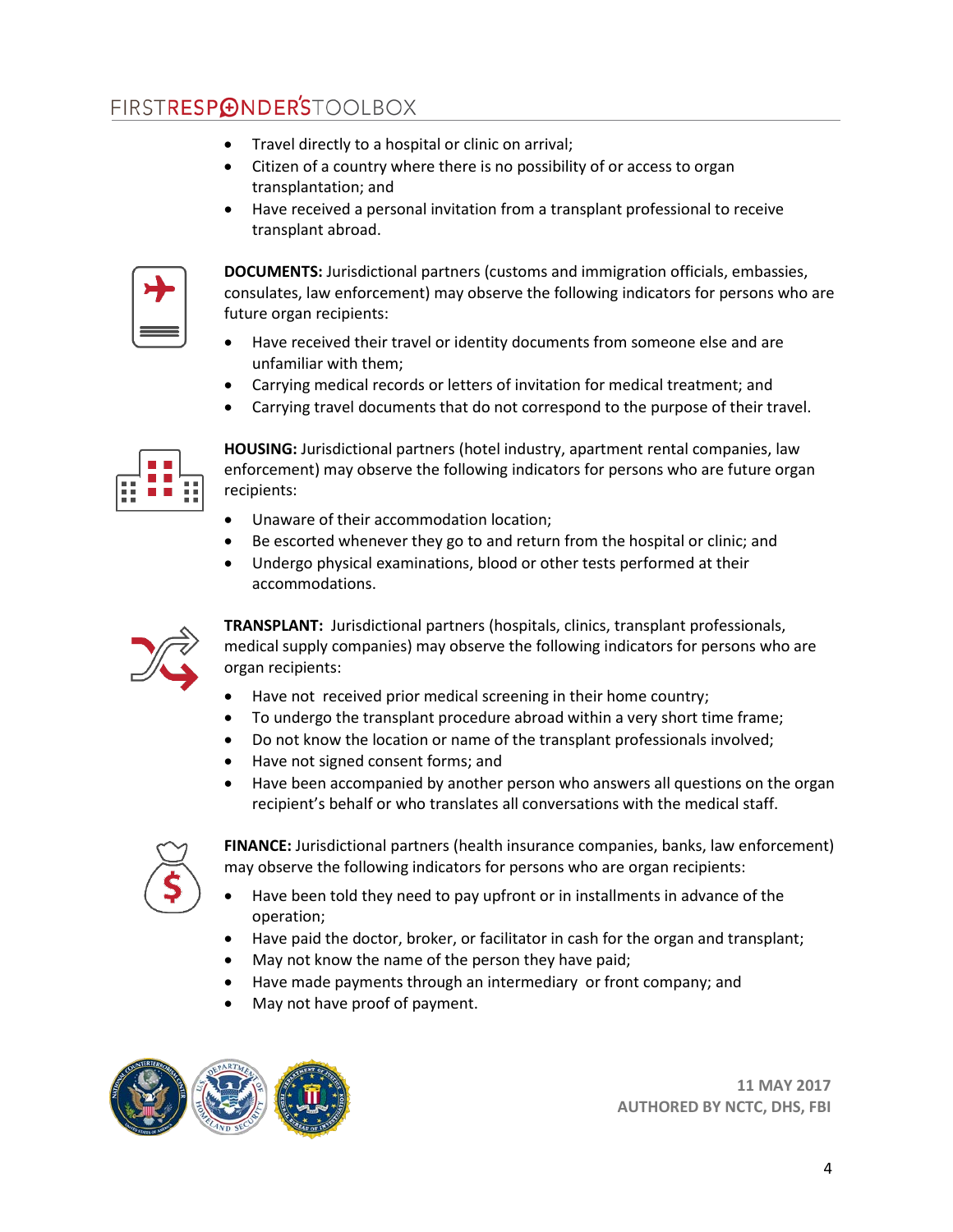### **POST-PROCEDURAL INDICATORS**



**RETURN TRAVEL:** Jurisdictional partners (customs and immigration officials, embassies, consulates, law enforcement) may observe the following indicators for persons who are organ recipients:

- Travel together with one or more persons who may have a medical background;
- Suffer from physical complaints, such as pain in the area where the organ was implanted; and
- Travel directly to a hospital or clinic upon return.



**AFTERCARE:** Jurisdictional partners (hospitals, clinics, emergency medical service, first responders, transplant professionals, health screening personnel) and family members may observe the following indicators for persons who are organ recipients:

- Reappear unannounced at recipient's local hospital with an implanted organ;
- Have not received appropriate medical aftercare or medication;
- Be prescribed immune suppressive anti-rejection medication after a trip overseas, such as prednisone, an anti-proliferative agent (mycophenolate), and a calcineurine inhibitor (cyclosporine or tacrolimus);
- Lack discharge sheets and other information about the operation in organ recipient's medical records;
- Be reluctant to share information about where and how the operation took place;
- Return from an operation abroad with infections, graft failure, or other
- Show signs of emotional stress or complaints, such as shame, stigma, and regret.

#### **INFORMATION TO HELP IDENTIFY ORGAN HARVESTING AND TRAFFICKING**



- Personal identification, passports/visas used, fraudulent/illegal use;
- Travel routes, means, and length;
- Type of accommodation, arranged by, and length of stay;
- Complete medical and medication history, health and medical prognosis prior to the transplant;
- Type, description, and location of the medical facility;
- Request for medical records from doctor/health care or medical facility;
- Signatures on any documentation consenting to the surgery, any confidentiality agreement, language of documentation;
- Record of medical procedures/treatments, details of any medical appointments or procedures;
- Identity or description of the medical personnel involved;
- Which organ/tissue provided;